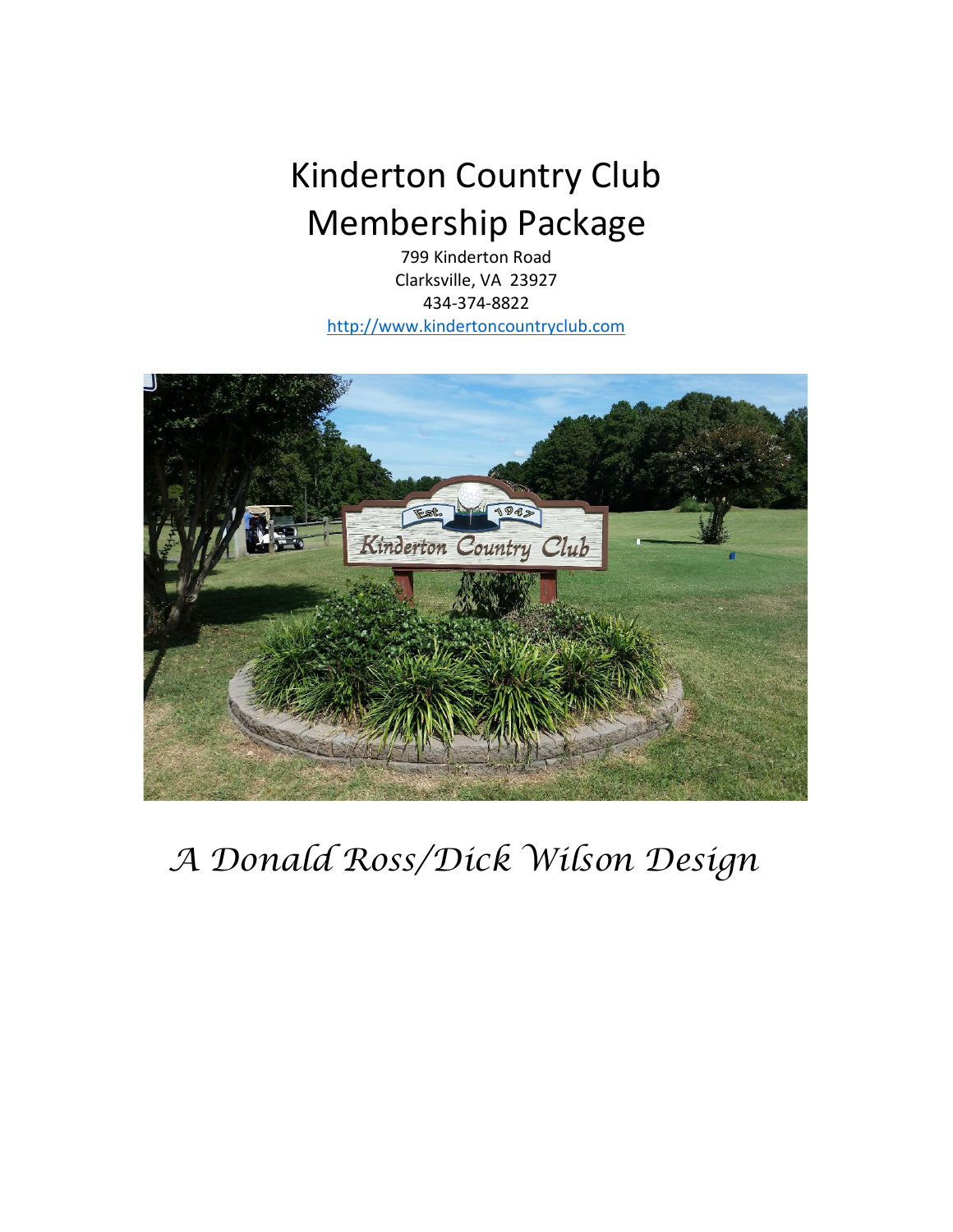

# KINDERTON COUNTRY CLUB MEMBERSHIP PACKAGE

We, at Kinderton Country Club, welcome your interest in becoming a member of Our Club.

## ABOUT KINDERTON COUNTRY CLUB

Located in Clarksville, VA beside Kerr Lake, Kinderton Country Club is a semi-rivate country club featuring a golfing masterpiece. In 1947 Donald Ross was commissioned to design a golf course on the outskirts of Clarksville, Virginia. Ross designed an 18-ole layout bt only the front nine was initially constructed. Later in the 1950's Dick Wilson designed and built the back nine holes. He also relocated the tee on hole#1 and the green on hole #5. Originally the greens were planted in common Bermuda grass In 2011 the greens were replanted with MiniVerde, Ultradwarf Bermuda grass at which time an automated irrigation was installed. In the early 60's the swimming pool was built and in the late 60's the tennis courts were added to complete the club which is now called Kinderton Country Club.

Kinderton's front nine remains a true Donald Ross design with crowned, sloped greens. Jack Nicklaus said "Donald Ross' stamp as an architect was naturalness". "Conversely, Dick Wilson's design features bunkers and water." Together these two designers created a golfing gem that is challenging yet fun.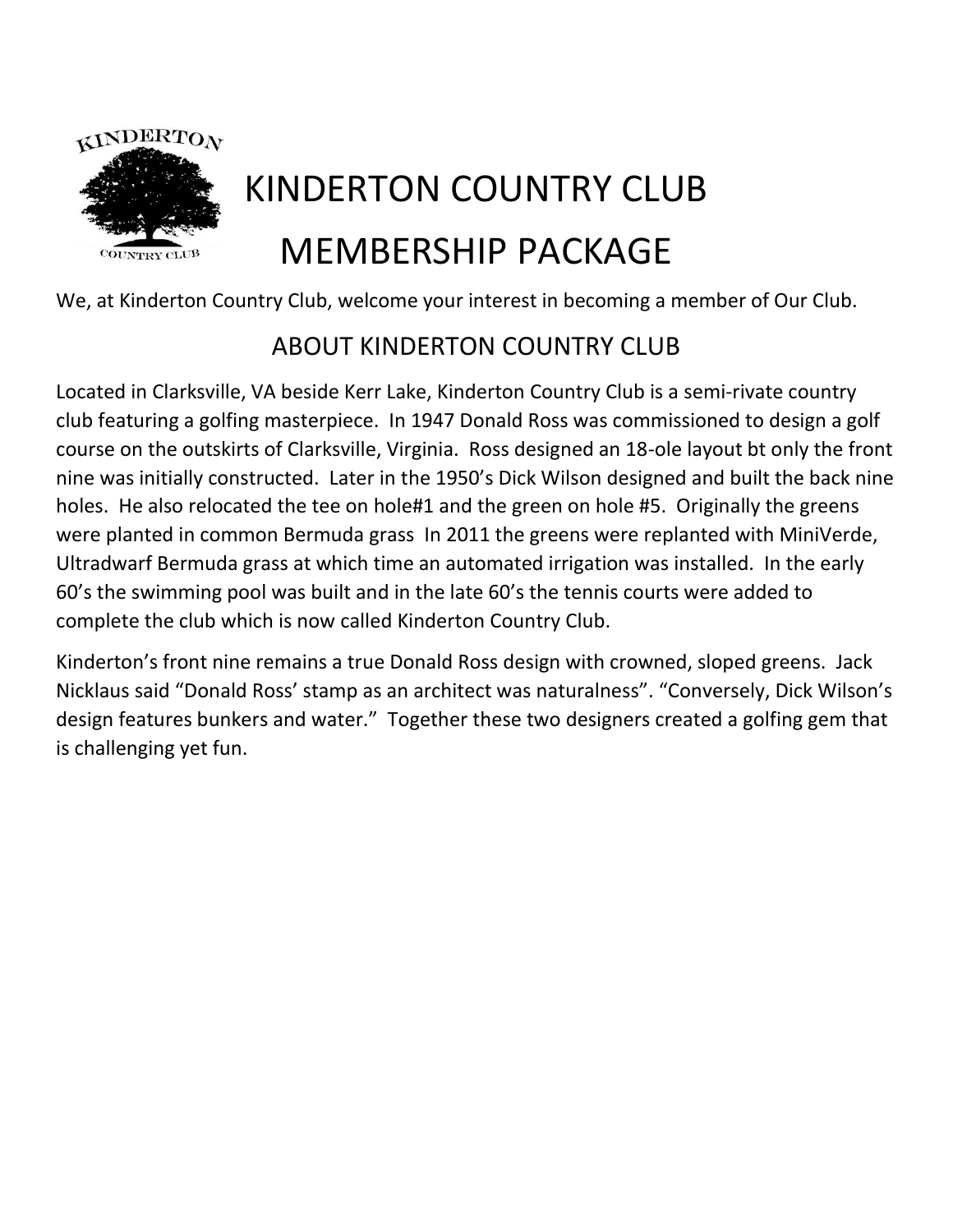#### **AVAILABLE MEMBERSHIPS**

- 1. **Regular** Membership allows the use of the clubhouse facilities, swimming pool, tennis courts, golf course, and social functions.
- 2. **Social** Membership allows the use of the clubhouse facilities, swimming pool, tennis courts, and social functions.
- 3. **Intermediate** Membership (for those living 26-50 road miles from KCC) allows the use of the clubhouse facilities, swimming pool, tennis courts, golf course, and social functions.
- 4. **Associate** Membership (for those living outside a 50 mile radius from KCC) allows the use of the clubhouse facilities, swimming pool, tennis courts, golf course, and social functions.
- 5. **Junior A** Membership (for members between the ages of 18 and 30 years old. Once you turn 31, you may become a Junior B member) allows the use of the clubhouse facilities, swimming pool, tennis courts, golf course, and social functions.
- 6. **Junior B** Membership (for members between the ages of 31 and 40, once you turn 41, you must upgrade to a regular, intermediate or associate membership) allows the use of the clubhouse facilities, swimming pool tennis courts, golf course, and social functions.
- 7. **Pool** Membership for the months of June, July, and August. The family holding this membership shall only have access to the swimming pool for the three summer months.
- $\triangleright$  Check with the clubhouse for Supplemental Membership offers for members of select Golf Clubs.
- $\triangleright$  Stock shares are currently available, information provided upon request.

#### **KINDERTON AMENITIES**

Club House – KCC's club house includes a sandwich and snack bar, a dining facility, small pro-shop, and lockers. Golf – KCC has a driving rang with practice bunkers and separate practice greens for putting and chipping. Pool/Tennis – KCC has a four lane pool with one meter diving board and kiddie pool. Lifeguards are on duty when the pool is open. We have two tennis courts on a paved surface.

Business and Social Functions – The golf course is available to the public to rent for special events or tournaments. The pool and club house can be rented by members for special events. Please contact the club manager at (434) 374-8822 for availability and rates.

For more information, please visit our web-site at: [http://www.kindertoncountryclub.com](http://www.kindertoncountryclub.com/)

THANK YOU AGAIN FOR YOUR INTEREST IN A MEMBERSHIP AT KINDERTON COUNTRY CLUB. WE LOOK FORWARD TO HAVING YOU AS A PART OF THE KINDERTON "FAMILY" AND ARE CONFIDENT YOU WILL COME TO LOVE THIS OUTSTANDING FACILITY.

PLEASE SEE THE ATTACHED MEMBERSHIP APPLICATIONS.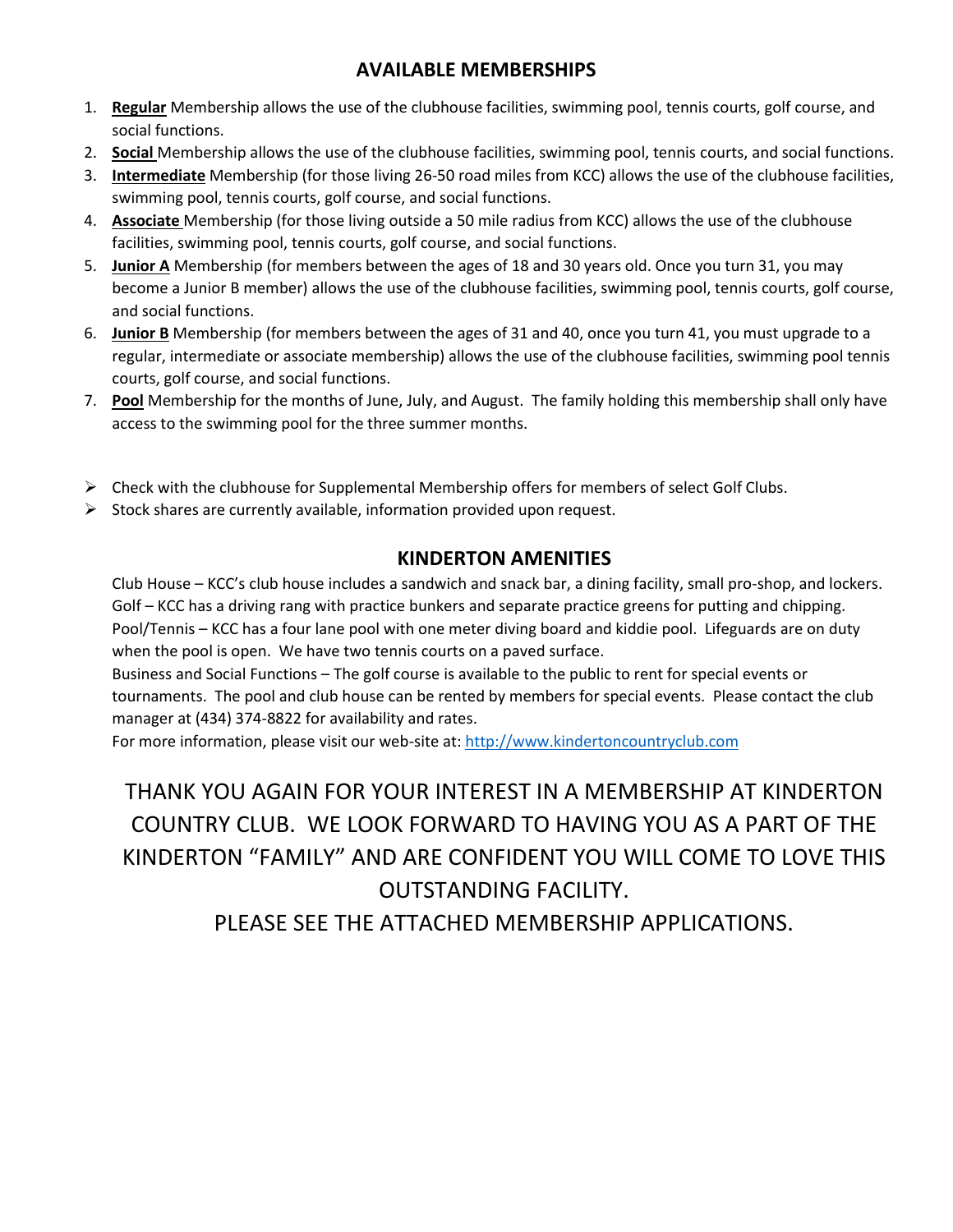#### **GENERAL INFORMATION FOR NEW MEMBERS**

Clubhouse Manager – Ricky Bugg Clubhouse Hours (may vary due to weather conditions) Winter – 9:00 AM to sunset Summer – 8:00 AM to sunset Phone Number – (434) 374-8822 Email address – [info@kindertoncountryclub.com](mailto:info@kindertoncountryclub.com) Website – [http://www.kindertoncountryclub.com](http://www.kindertoncountryclub.com/)

#### **GOLF INFORMATION – REVIEW KCC REGULATIONS**

Member Fees (per person)

Cart Fees - \$17/18 holes

Trail Fees (Walking) - \$2/18 holes

Guest Fees (per person) includes cart - \$43/Weekend & \$38/Weekday

Driving Range Balls - \$2/small basked, \$3/ large basket

Driving Range Annual Plan - \$100/person, \$175/couple

Locker Fee (when available) - \$22/year

Club Bulletin Board – located on the clubhouse wall next to the door closest to Kinderton Drive and contains KCC tournament information as well as tournament information for other local clubs.

Suggestion Box – located on the counter. Suggestions are reviewed by the Board at each monthly meeting, but must be signed to be considered.

#### **POOL INFORMATION – REVIEW POOL RULES**

The pool is generally open between Memorial Day and Labor Day weekends. The pool and clubhouse are also available to rent for private functions by members only, please contact our club manager for availability and rates.

Pool Hours – 10 am to 8 pm weather permitting

Pool Fees for Guests - \$5/day/guest

Pool Pass - \$60/year to cover family visiting from outside the 25-mile radius.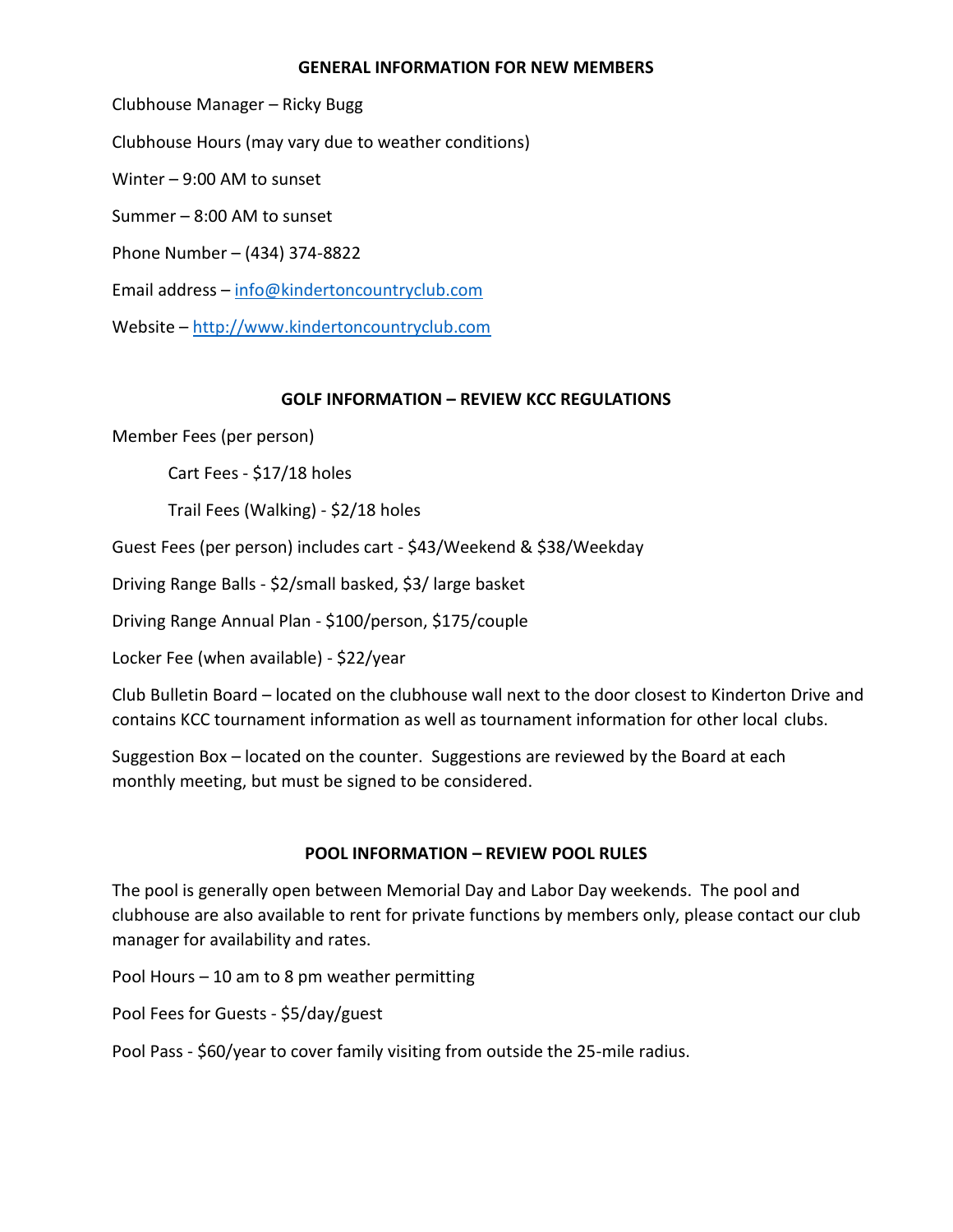#### **KINDERTON COUNTRY CLUB REGULATIONS**

#### **GOLF**

- 1. ALWAYS CHECK IN WITH PRO-SHOP ATTENDANT BEFORE PLAYING.
- 2. ALL GUESTS MUST LIVE OUTSIDE 25 MILES OF KCC.
- 3. SLOW PLAYERS MUST ALLOW FASTER PLAYERS TO PLAY THROUGH.
- 4. EACH GOLFER MUST HAVE HIS/HER OWN BAG OF CLUBS
- 5. PLEASE AVOID FIVESOMES AND GROUPS OF LESS THAN FOUR DURING PRIME OR BUSY TIMES.

#### **GOLF CARTS**

- 1. CARTS CANNOT BE RESERVED.
- 2. THE PERSON WHO LEASES A CART IS RESPONSIBLE FOR IT. PLEASE KEEP CARTS OUT OF THE WOODS AND DRIVE WITH CARE.
- 3. ONLY LICENSED DRIVERS ARE ALLOWED TO LEASE OR DRIVE GOLF CARTS.
- 4. CARTS MUST BE RETURNED TO THE CLUBHOUSE 30 MINUTES BEFORE DARK.
- 5. THERE MUST BE NO MORE THAN TWO RIDERS AND TWO BAGS PER CART.

#### **PUTTING GREEN**

- 1. SWIMMERS MUST NOT USE GREENS.
- 2. SOCIAL MEMBERS SHALL HAVE NO GOLF COURSE PRIVILAGES.
- 3. THER MUST BE NO CHIPPING ONTO THE PUTTING GREEN. PLEASE LEAVE NO SCARS.

#### **TENNIS**

- 1. TIME ALLOTMENT IS 1.5 HOURS.
- 2. TENNIS GUESTS MUST SIGN IN WITH THE PRO-SHOP AND PAY \$3.00 PER GUEST PER DAY.
- 3. TENNIS GUEST MUST LIVE OUTSIDE 25 MILES OF KCC.

#### **GOLF AND TENNIS APPAREL**

- 1. A COLLARED SHIRT MUST BE WARN ON THE GOLF COURSE. TANK TOPS OR HALTER TOPS ARE NOT ALLOWED. NO GYM SHORTS OR SHORT-SHORTS ARE ALLOWED ON GOLF COURSE.
- 2. BARE FEET ARE NOT ALLOWED WHILE PLAYING GOLF OR TENNIS.
- 3. NO BATHING SUITS ALLOWED OUTSIDE POOL AREAS. BATHING SUIT COVERS AND SHOES MUST BE WORN IN CLUBHOUSE.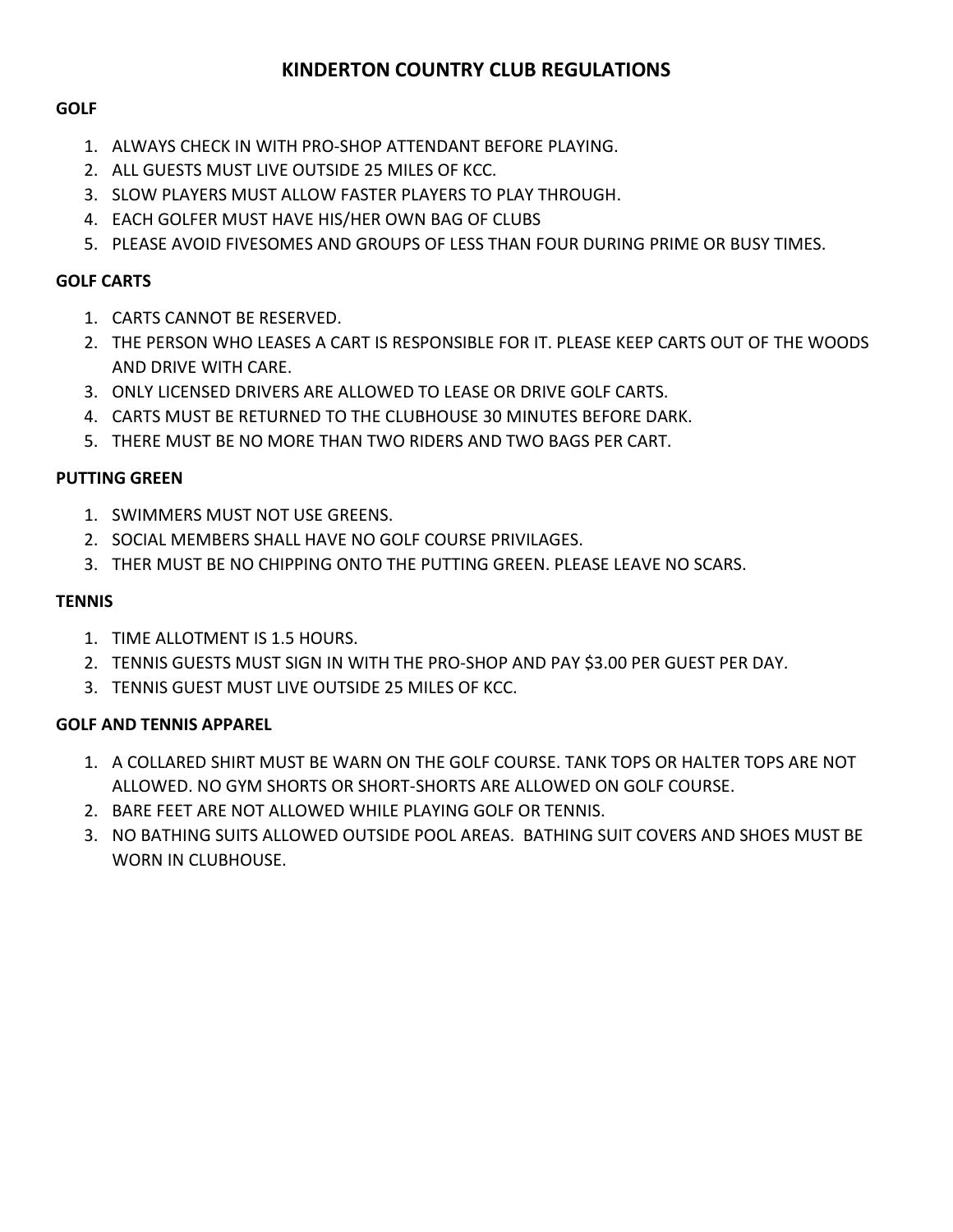#### **KINDERTON GOLF COURSE**

Kinderton Country Club is a member club of the Virginia State Golf Association (VSGA). The golf course has been featured in Virginia Golf and Triad Golf magazines. It ranks first in a poll of golfers as Southside Virginia's finest golf course. The course is challenging but a variety of tees make it golfer friendly. The golf course has regular and winter hours:

Regular 8AM – 8PM Winter 9AM – 6PM

Tee times are required on weekends from Memorial Day through Labor Day. Please call the club at (434)374-8822 for tee times. Golfers must check-in with the pro-shop before playing.

Golfers are expected to wear approapriate attire and be courteous to other golfers. We ask for golfers to allow faster players to play through. Please Repair ball marks on the greens.

At no time is 6 players allowed to play together.

KCC also has an active junior golf program with instructional and tournament dates.

We ask you to refer to the Kinderton Country Club Regulations for other information on our rules and regulations. Also visit our website at [www.kindertoncountryclub.com](http://www.kindertoncountryclub.com/) for updated information and tournament schedule.

#### **KINDERTON POOL/TENNIS**

Pool: The pool is available during the summer months. Pool hours will be posted on our website [www.kindertoncountryclub.com.](http://www.kindertoncountryclub.com/) Guests are allowed to accompany members with some restrictions. A nominal fee is charged for guests. Swimmers are not allowed to use the putting green or chipping green. Please refer to the Kinderton Country Club Regulations.

Tennis: Tennis time allotment is 1.5 hours. A tennis guest must sign in at the pro-shop and pay a nominal fee per day. Proper attire is required. Please refer to the Kinderton Country Club Regulations.

#### **SOCIAL EVENTS**

Kinderton is a very active club with numerous social events. These include seasonal events as well as cocktail/dinner events during specified club golf tournaments. There are also some events for children/teens. Please refer to our website: [www.kindertoncountryclub.com](http://www.kindertoncountryclub.com/) for an updated schedule of social activities.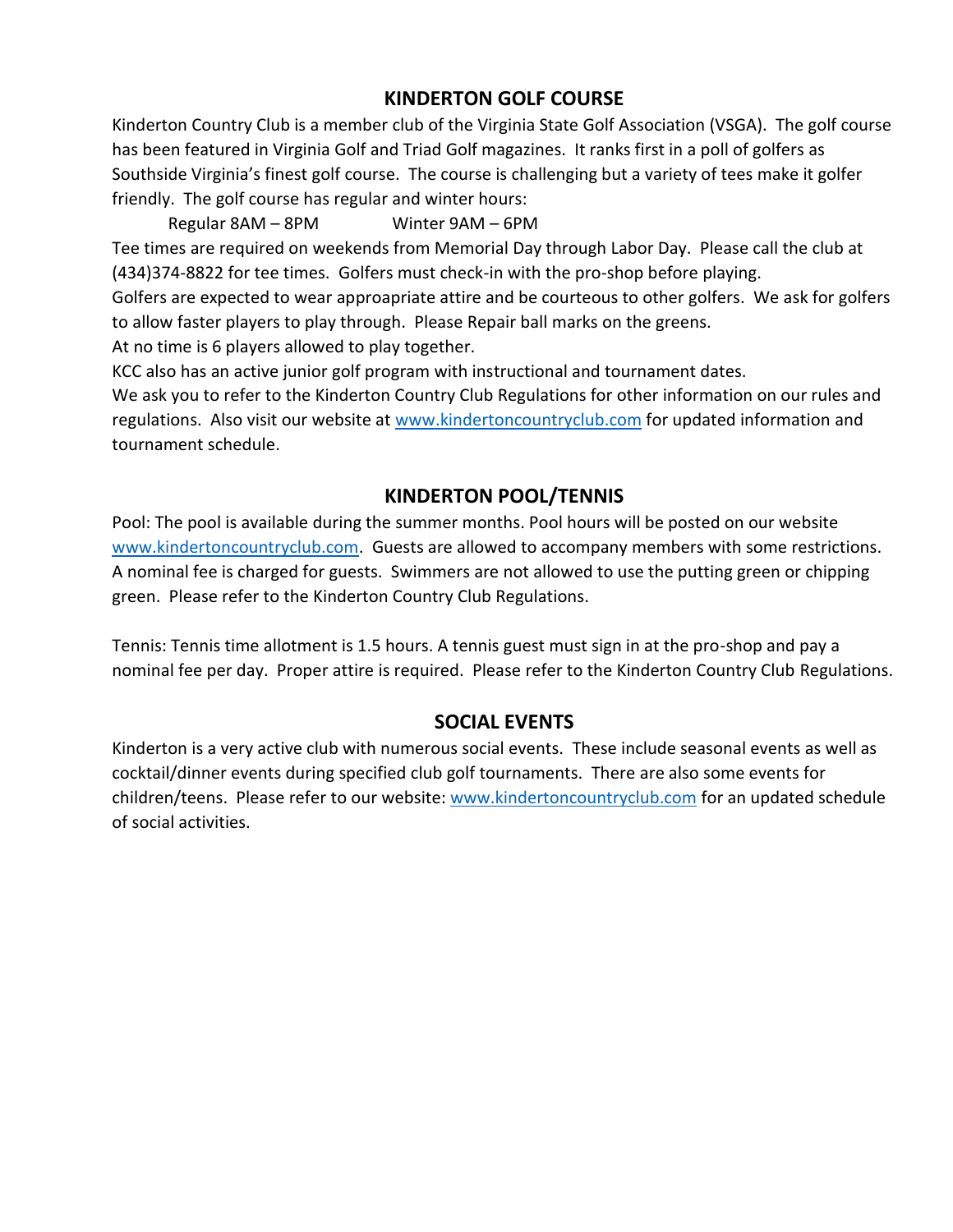### **KINDERTON COUNTRY CLUB POOL RULES**

- 1. All members must sign in with the lifeguard. Guest must be introduced by a member, and it will be the responsibility of each member to see that his guest is properly registered. A \$5.00 fee per person each day shall be paid in the pro-shop prior to using the pool. Guests must live outside 25 miles of Kinderton Country Club.
- 2. Children using the wading pool must be accompanied by a parent or some other qualified member fifteen years of age or older to whom the parents have delegated this responsibility. No child over eight years of age is allowed in the wading pool.
- 3. No child under 10 years of age is permitted in the pool area unless accompanied by an adult.
- 4. Swimmers must pass a swimming test before entering the deep end of the pool.
- 5. Only one person at a time is allowed on the diving board. Please avoid swimming in front of the board.
- 6. Pushing, running, and rough play are not permitted.
- 7. Use good judgment pertaining to your health and the health of your children. Don't use the pool if you have a bad cold or other contagious or infectious conditions. The lifeguard will prohibit any individual with obvious unhealthy conditions from using the pool.
- 8. Instruct your children and young guests in matters of personal hygiene-use the restrooms.
- 9. Plastic and rubber toys are allowed in the wading pool. Beach blls, inner tubes, water wings, rafts and other toys are permitted in the large pool at the discretion of the life guard.
- 10. No Bottles, glass, or breakable containers are allowed in the pool area or the bathhouse. Deposit all trash in receptacles at the pool before you leave.
- 11. No pets allowed inside the pool area.
- 12. Conspicuous consumption of alcoholic beverages in the pool area is prohibited.
- 13. Persons must wear a cover up and shoes when entering or leaving the pool area or when entering the clubhouse. Bathing suits are not permitted on the golf course or the putting green.
- 14. No Smoking in the pool area.
- 15. Music at the pool will be operated by the lifeguard only.
- 16. Kinderton CC assumes no responsibility for protection of valuables.

#### **LIFEGUARDS HAVE AUTHORITY OVER EVERYONE WITHIN THE POOL FENCE**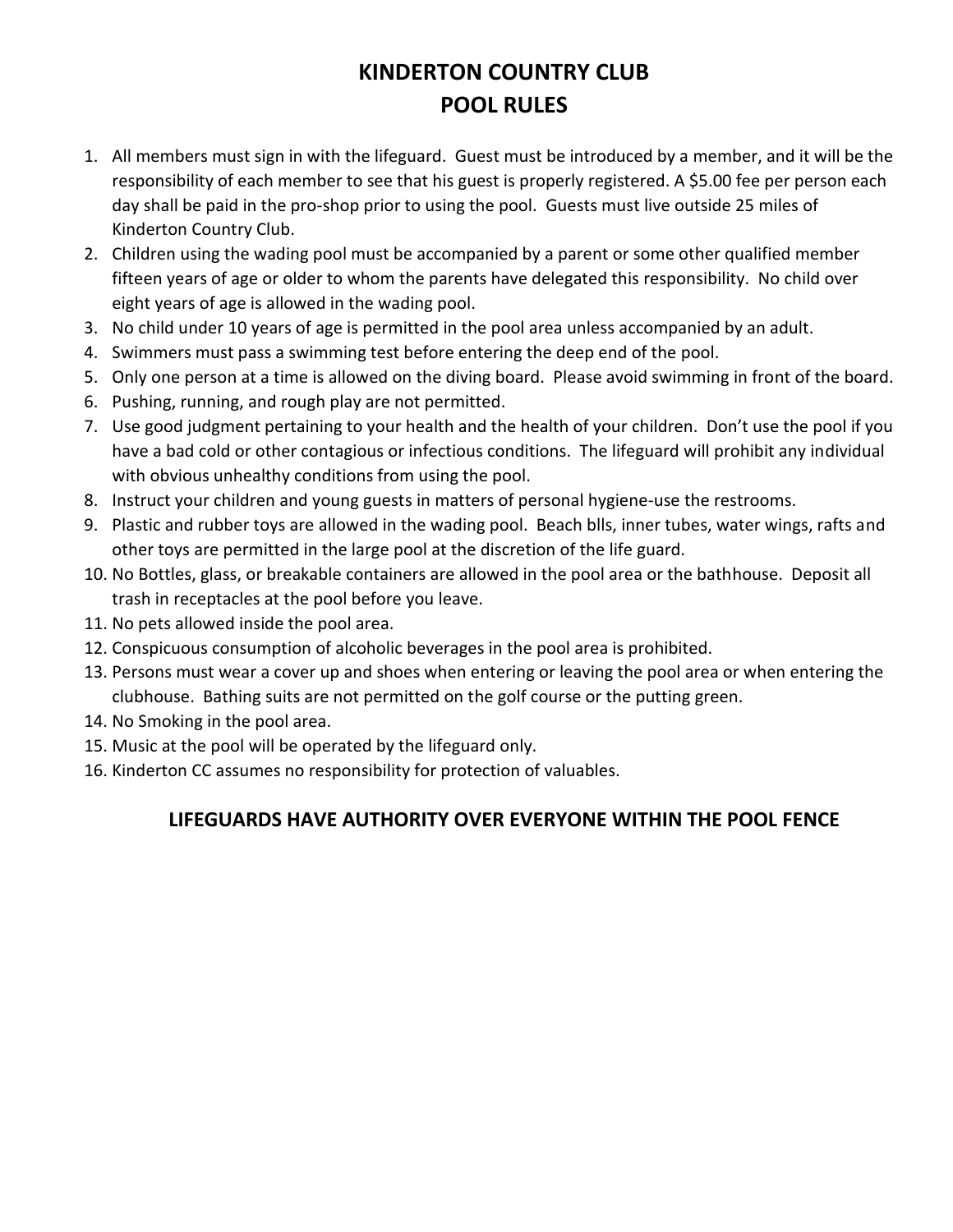#### **KINDERTON COUNTRY CLUB MEMBERSHIP APPLICATION**

The undersigned hereby applies for the following type of membership at Kinderton Country Club, Clarksville, VA

Regular Social Intermediate Associate Junior (A/B) Pool Only

I agree to abide by the rules and regulations of the Club and the decision of the governing body. I agree to pay the appropriate initiation fees and monthly dues as indicated below. These dues will be payable the first of each month. I have attached the initiation fee and the first month's dues to this application I understand that these dues entitle me, my spouse and dependent children, in accordance with the rules and regulations, to the privileges based on my type of membership.

#### **Available Memberships:**

- 1. **Regular Membership** at \$140 per month and no initiation allowing the use of the clubhouse facilities, swimming pool, tennis courts, golf course and social functions.
- 2. **Social Membership** at \$42.50 per month and \$150 initiation allowing the use of of the clubhouse facilities, swimming pool, tennis courts, and social functions. (Initiation Fees apply Apr. through Sept.)
- 3. **Intermediate Membership** at \$100 per month (for those living 26-50 road miles from Kinderton Country Club) and no initiation allowing the use of the clubhouse facilities, swimming pool, tennis courts, golf course and social functions.
- 4. **Associate Membership** at \$70.00 per month (for those living outside a 50 mile radius from Kinderton Country Club) and no initiation allowing the use of the clubhouse facilities, swimming pool, tennis courts, golf course and social functions.
- 5. **Junior A Membership** at \$70.00 per month (for members between the ages of 18 and 30 yrs. old) and no initiation allowing the use of the clubhouse facilities, swimming pool, tennis courts, golf course and social functions.
- 6. **Junior B Membership** at \$100 per month (for members between the ages of 31 and 40 yrs. old) and no initiation allowing the use of the clubhouse facilities, swimming pool, tennis courts, golf course and social functions. Once you turn 41, you must upgrade to a regular or Intermediate membership.
- 7. **Pool Membership** at \$450 for the months of June, July and August. This amount shall be paid in full upon joining. The person holding this membership shall only have access to the swimming pool for the three months.
- 8. **Pool** (aerobics special) at \$80 for the month of July ony.

Stock: KCC currently has shares of stock available. If you would be interested in purchasing stock, please indicate by signing here:

| Name: |       |                       |                                                                                                                |
|-------|-------|-----------------------|----------------------------------------------------------------------------------------------------------------|
|       |       |                       | Email Address: 2008. 2009. 2010. 2010. 2010. 2010. 2010. 2010. 2011. 2012. 2014. 2016. 2017. 2018. 2019. 2019. |
|       | State | Zip Code <b>Santa</b> | Phone                                                                                                          |
|       |       |                       |                                                                                                                |

In making this application, I acknowledge that Kinderton Country Club is a nonprofit organization, operated by the members for the mutual pleasure and enjoyment of the members. Therefore, in consideration of accepting the benefits of membership, I hereby agree that I will not bring any leagal action against the Club for any personal injury or property damage, which may be suffered while I am on the Club property. I acknowledge that there are hazards connected with the sporting activities carried on here and specifically assume the risk of such hazards. This convenant not to sue and assumption of risk shall be binding to me, my family, my guest, or any other persons going on Club property under my membership privilege.

In accepting membership to KCC, I agree to be liable for all my debts incurred until such time as I officially notify the club in writing of the resignation of my membership. Article II, Section 8 Dues, Fees and Other Charges (Second Paragraph) states dues are payable by the first of each month and must be paid by the tenth of each month. If dues are not paid by the thenth of each month, names of delinquent members will be posted on the bulletin board of the club. Any member who fails to pay required dues by the end of said month will be assessed a late charge in an amount set by the Board of Directors from time to time and send a delinquency notice. If past due accounts are not paid by the 10<sup>th</sup> of the next month, a second delinquency notice will be sent and another late charge assessed. If the dures are not paid by the end of this month, the member will be automatically dropped from the Club's membership roll. Deviation from this procedure requires Board of Directors' approval.

| Signature of Applicant: | Date: |  |
|-------------------------|-------|--|
| Sponsoring Member:      | Date. |  |